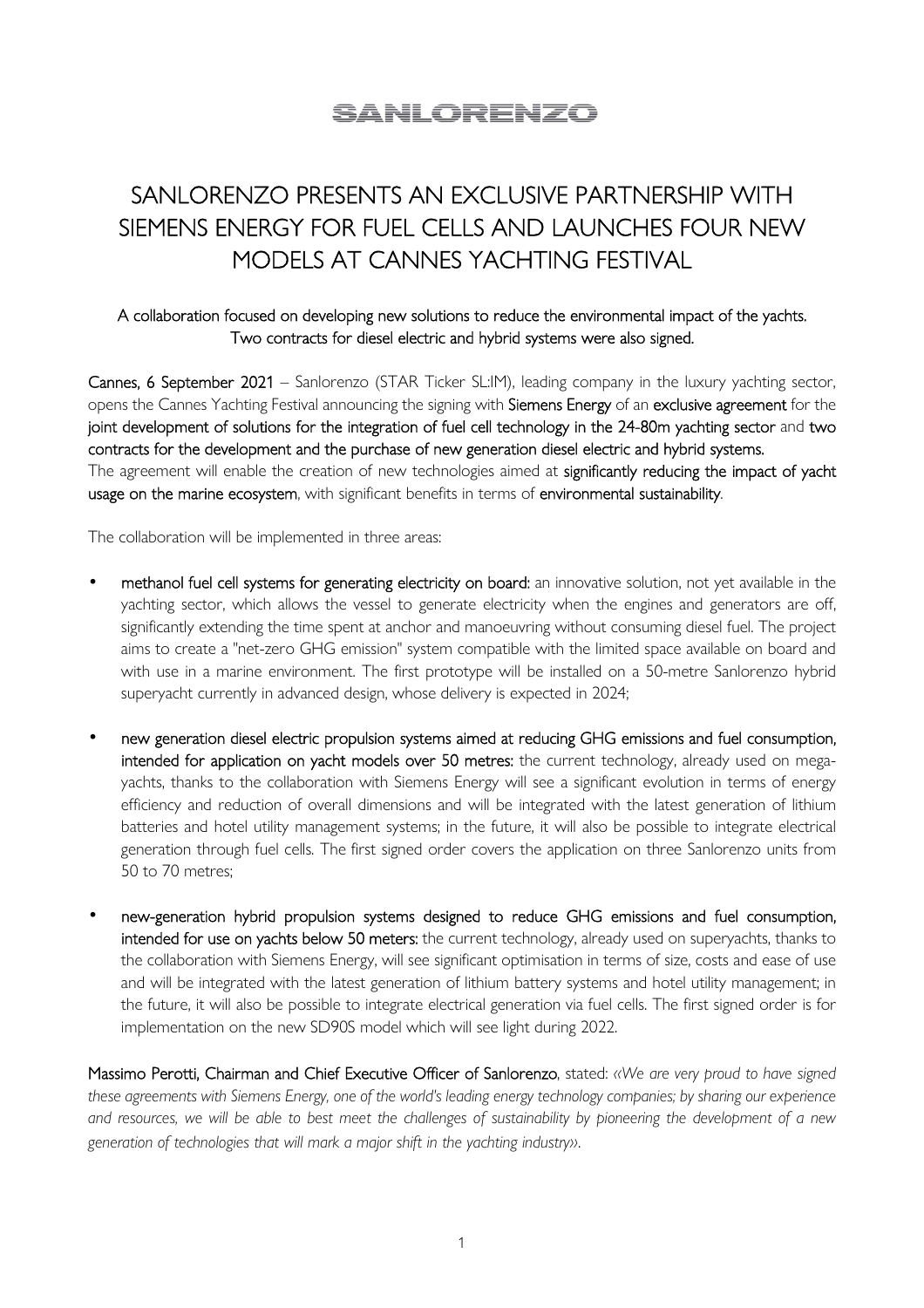Ermanno Delogu, Country Business Unit Head of Siemens Energy, stated: *«Together with our partner Sanlorenzo, we support our customers on their way to a more sustainable future. We have the know-how, and innovative technologies. Together we turn ideas into reality and aim to play a leading role in the yachting sector»*.

# NEW MODELS

Signature design, asymmetry as a distinctive element, continuous redefinition of the conventional on-board balances: these are the key features of the three new models of Sanlorenzo yachts presented in preview at the Cannes Yachting Festival (one of the SD line and two of the SL "A" line, Asymmetric), the first of the three events in September in which the Company will be present (the others are the Genoa Boat Show and the Monaco Yacht Show):

- SD118: the asymmetry represents the core of the innovation of the new model of the semi-displacement line, currently proposed only on the SL line. Extended on the upper deck, this configuration allows a direct view of the sea from both sides and generates a perfect connection between the interior and the exterior. The innovative layout has allowed the realisation of a boat with a tonnage of 290 GT, important volumes for a yacht of this size. A model that was born from the collaboration with Bernardo Zuccon, of Zuccon International Project studio, for the design of the new layout and the external lines that represent a contemporary interpretation of the classic lines of the shuttles;
- SL90A and SL120A: after revolutionising nautical design with the launch of the world's first asymmetrical model, Sanlorenzo continues to rewrite conventional on-board balances by introducing two new asymmetrical models to the market: SL90Asymmetric and SL120Asymmetric. The concept of the asymmetrical line is the result of the successful encounter between creatives with very different experiences and perspectives: from an original idea of Chris Bangle, the brilliant car designer, to Bernardo Zuccon, designer of the external lines, up to Sanlorenzo's ability to translate even the most complex proposals into reality. In 2018, Sanlorenzo launched its first asymmetrical model, the SL102A, revolutionising the canonical layout of a yacht and providing additional interior space and a direct contact with the sea. An approach that is interpreted differently in each of the three models, together with new innovations and design details that make every one of the new proposals unique.

World premiere also for the **Bluegame BG72** model, a new 72-foot yacht which evolves the iconic BG range, combining the concepts of the BG and BGX ranges in a successful fusion between open and flybridge. Designed like all Bluegame models by Luca Santella in collaboration with the Zuccon International Project studio, the BG72 maintains the engineering chassis of the BGX models with the highly performing hull made in collaboration with naval architect Lou Codega and the advanced propulsion system Volvo Ips that ensures high performance and low consumption.

\* \* \*

## Sanlorenzo S.p.A.

Sanlorenzo is a worldwide leader in terms of number of yachts over 30 metres long. It is the only player in luxury yachting to compete in different segments with a single brand, producing yachts and superyachts tailored to every boat owner, characterised by a distinctive and timeless design.

Sanlorenzo's production is broken down into three divisions:

- Yacht Division composite yachts between 24 and 38 metres;
- Superyacht Division superyachts in aluminium and steel between 40 and 70 metres;
- Bluegame Division sport utility yachts between 13 and 23 metres.

Sanlorenzo's production is articulated over four production sites located in La Spezia, Ameglia (SP), Viareggio (LU) and Massa. The sites are strategically located near to each other, so allowing significant operational efficiencies. The Group employs around 500 people and